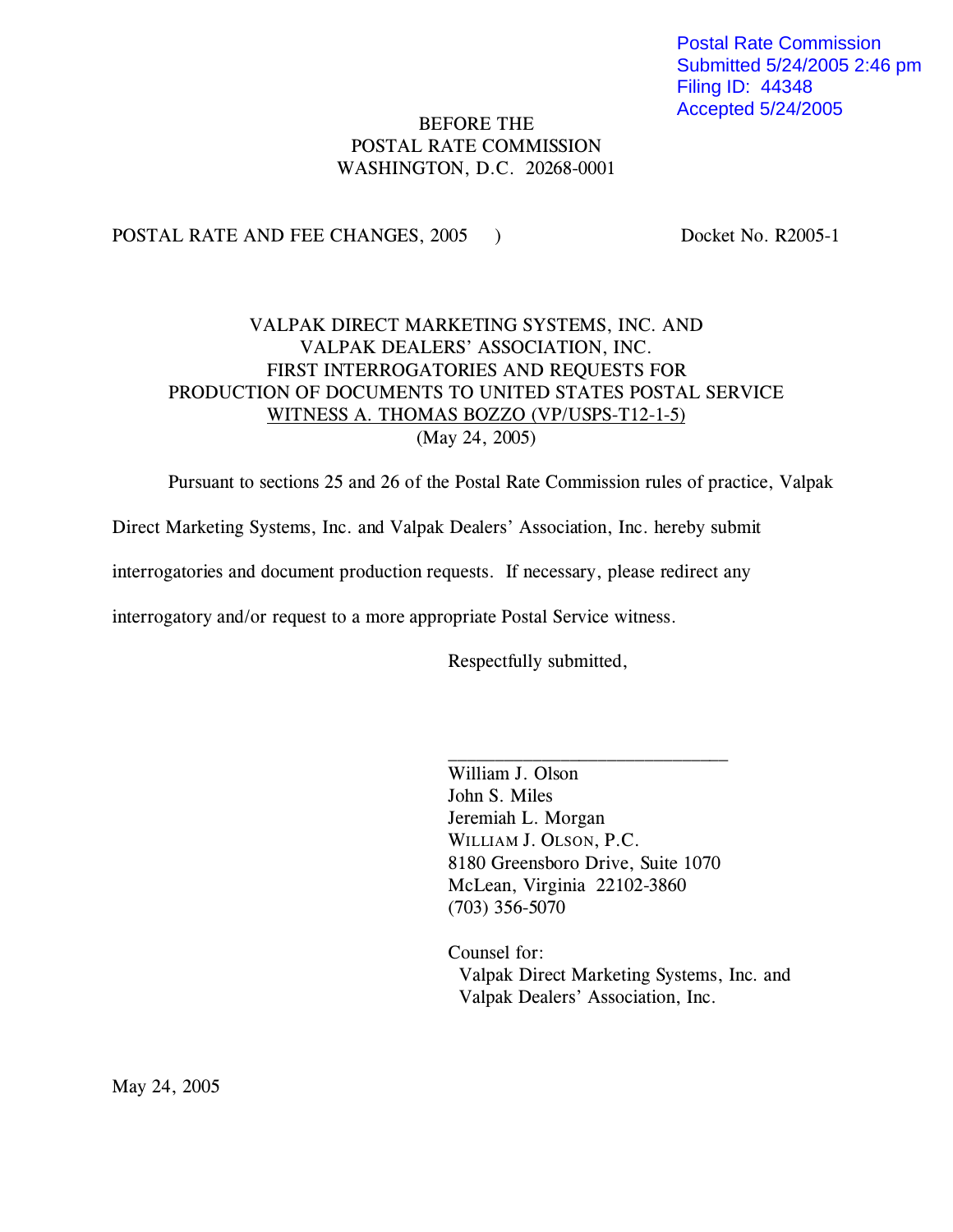### **VP/USPS-T12-1.**

Please assume that a certain postal cost is a function of the volume of two identifiable types of mail, A and B. This can be expressed in mathematical terms as follows:

$$
C = F(V_A, V_B, \lambda)
$$

where C is the cost,  $V_A$  is the volume of mail type A,  $V_B$  is the volume of mail type B, and  $\lambda$ is all other factors affecting costs, such as factor prices.

a. Would you agree that the marginal cost of A is defined by the partial derivative of C with respect to  $V_A$ ? That is,

Marginal cost of a change in volume  $A = \partial C/\partial V_A$ ?

If you do not agree, please define the marginal cost of A in the above equation.

b. Would you agree that the marginal cost of B is defined by the partial derivative of C with respect to  $V_B$ ? That is,

Marginal cost of a change in volume  $B = \partial C/\partial V_B$ ?

If you do not agree, please define the marginal cost of B in the above equation.

#### **VP/USPS-T12-2.**

Please refer to your testimony (USPS-T-12) at page 3, Table 1. There you indicate that the volume variability for the mail processing cost of manual flats is 0.90.

a. For the 10 percent of the mail processing cost that is not volume variable under your treatment, please explain the nature of the activities engaged in by those persons manually sorting flat-shaped mail that accounts for this non-volume variable cost. That is, please describe the characteristics that result in this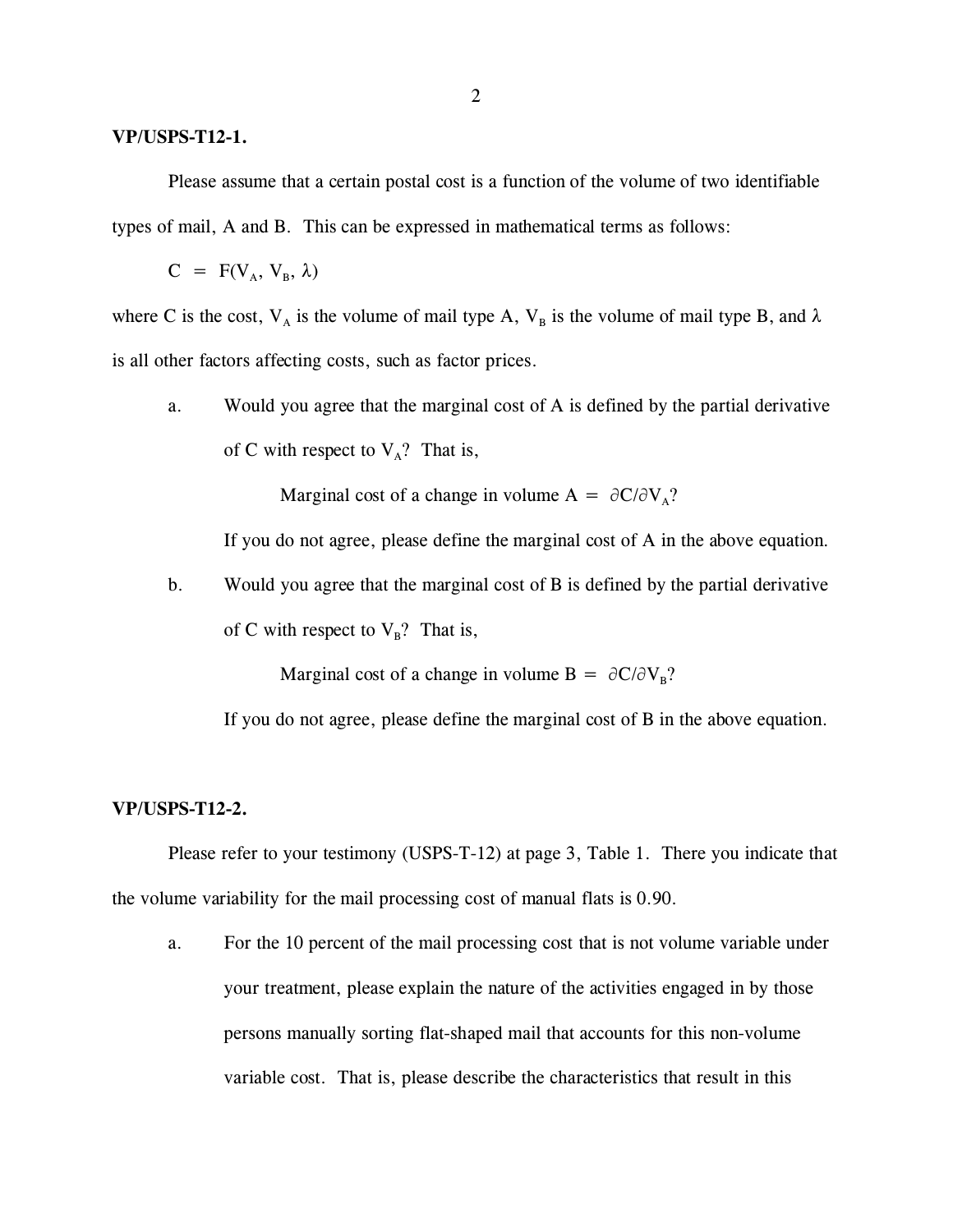variability of less than 1.00, focusing on reasons why the cost of manually sorting flats does not increase proportionately with volume. If certain activities in the Management Operating Data System ("MODS") cost pool for manual flat sortation (with associated costs) tend not to grow when volume increases, or tend to grow more slowly than volume, please identify these activities and explain why they (and their costs) do not change proportionately with volume.

- b. Please explain how economic theory would classify this non-volume variable cost in the MODS cost pool for manual flat sortation; *e.g.*, as fixed, semi-fixed, avoidable, non-avoidable, common, joint, etc. Please use as many descriptive terms as you believe are appropriate.
- c. Would you agree that it would be appropriate to classify the non-volume variable costs in the MODS cost pool for manual flat sortation as costs that are incremental to the sorting of flats? If you do not agree, please explain fully, and if you consider these costs incremental to some function other than flats sortation, please indicate what that function is.
- d. Instead of a small change in volume, please suppose the system experienced a large increase in the volume of flats, so that, say, the volume to be sorted doubled, and additional capacity (*e.g.*, buildings, equipment, and people) were needed to handle it. Do you agree that the unit additional cost would be larger than the unit volume variable cost you find in your analysis, and that it might well be as large as the unit volume variable cost associated with a finding of 100

3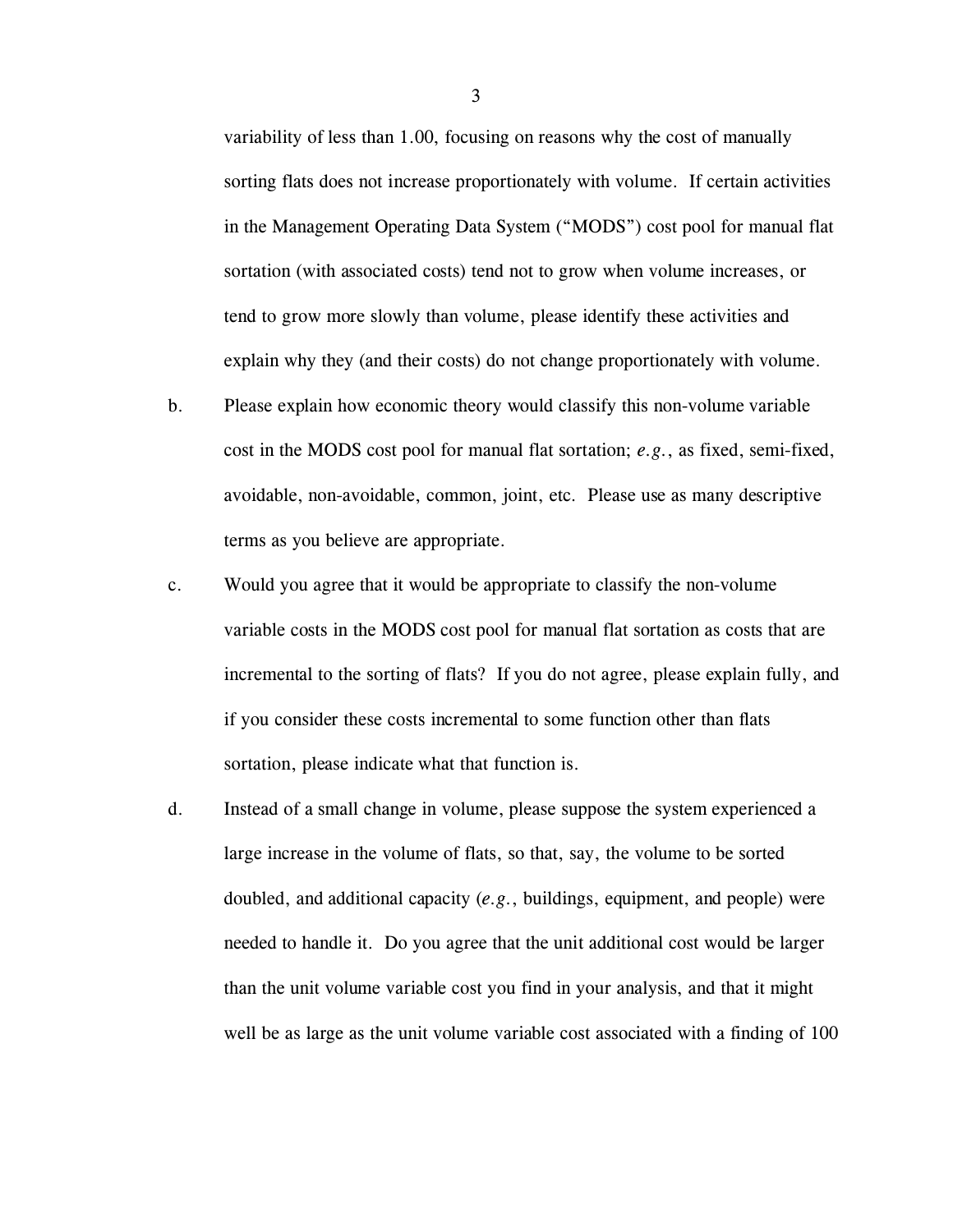percent volume variability in your analysis? If you do not agree, please explain all reasons why you do not agree.

#### **VP/USPS-T12-3.**

Please refer to your testimony at page 3, Table 1. There you indicate that the volume variability for the mail processing cost of manual letters is 0.87.

- a. For the 13 percent of the mail processing cost that is not volume variable under your treatment, please explain the nature of the activities engaged in by those persons manually sorting letter-shaped mail that accounts for this non-volume variable cost. That is, please describe the characteristics that result in this variability of less than 1.00, focusing on reasons why the cost of manually sorting letters does not increase proportionately with volume. If certain activities in the MODS cost pool for manual letter sortation (with associated costs) tend not to grow when volume increases, or tend to grow more slowly than volume, please identify these activities and explain why they (and their costs) do not change proportionately with volume.
- b. Please explain how economic theory would classify this non-volume variable cost in the MODS cost pool for manual letter sortation; *e.g.*, fixed, semi-fixed, avoidable, non-avoidable, common, joint, etc. Please use as many descriptive terms as you believe are appropriate.
- c. Would you agree that it would be appropriate to classify the non-volume variable costs in the MODS cost pool for manual letter sortation as costs that are

4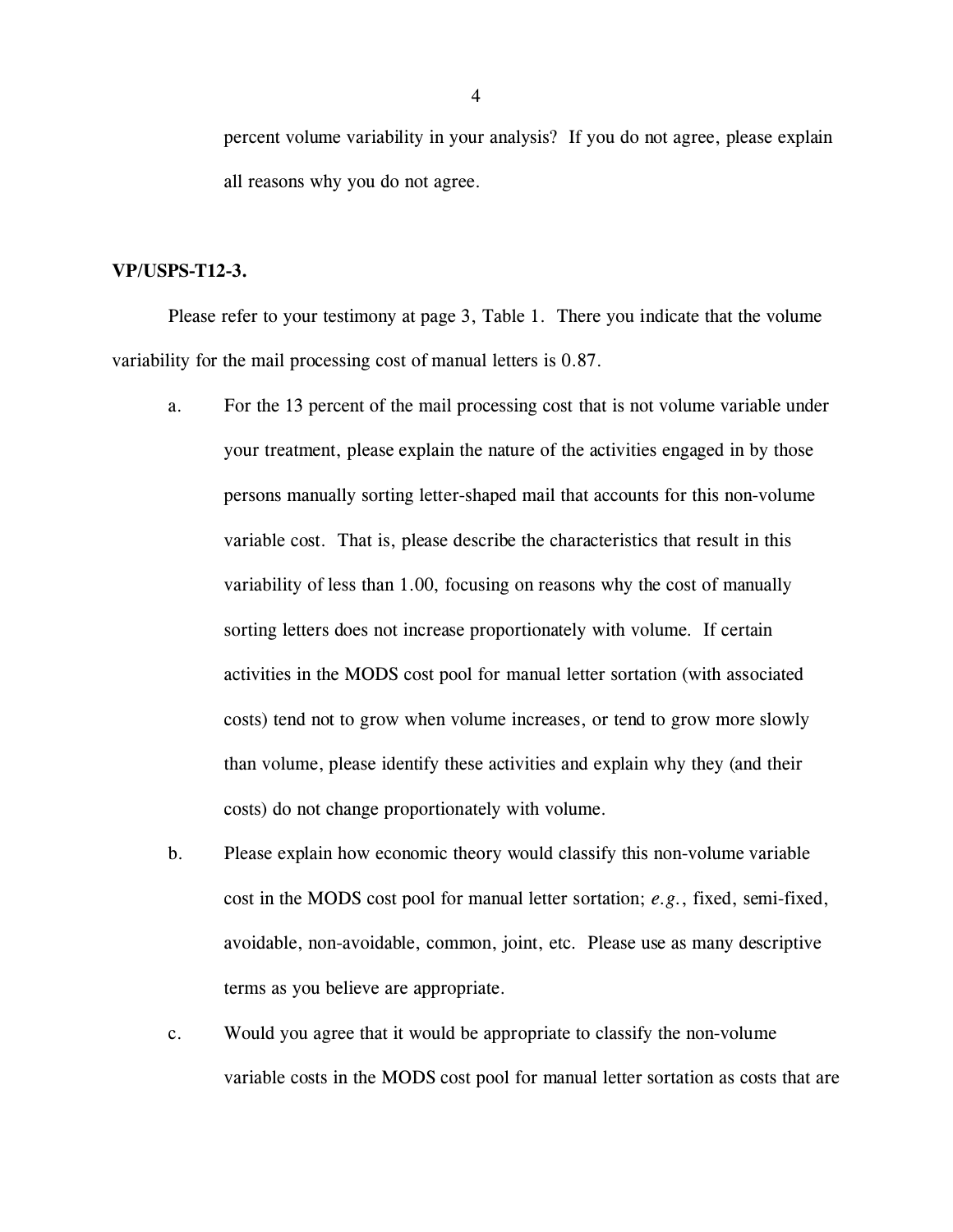incremental to the sorting of letters? If you do not agree, please explain fully, and if you consider these costs incremental to some function other than letter sortation, please indicate what that function is.

d. Please explain what functions, activities, or other factors cause the non-volume variable cost in the MODS cost pool for manual letters to be 30 percent higher than the non-volume variable cost in the MODS cost pool for manual flats.

#### **VP/USPS-T12-4.**

Please refer to your testimony at page 3, Table 1. There you indicate that the volume variability for the mail processing cost of manual parcels is 0.78.

- a. For the 22 percent of the mail processing cost that is not volume variable under your treatment, please explain the nature of the activities engaged in by those persons manually sorting parcels that accounts for this non-volume variable cost.
- b. Please explain how economic theory would classify this non-volume variable cost in the MODS cost pool for manual parcels; *e.g.*, fixed, semi-fixed, avoidable, non-avoidable, common, joint, etc. Please use as many descriptive terms as you believe are appropriate.
- c. Would you agree that it would be appropriate to classify the non-volume variable costs in the MODS cost pool for manual parcels as costs that are incremental to the sorting of parcels? If you do not agree, please explain fully,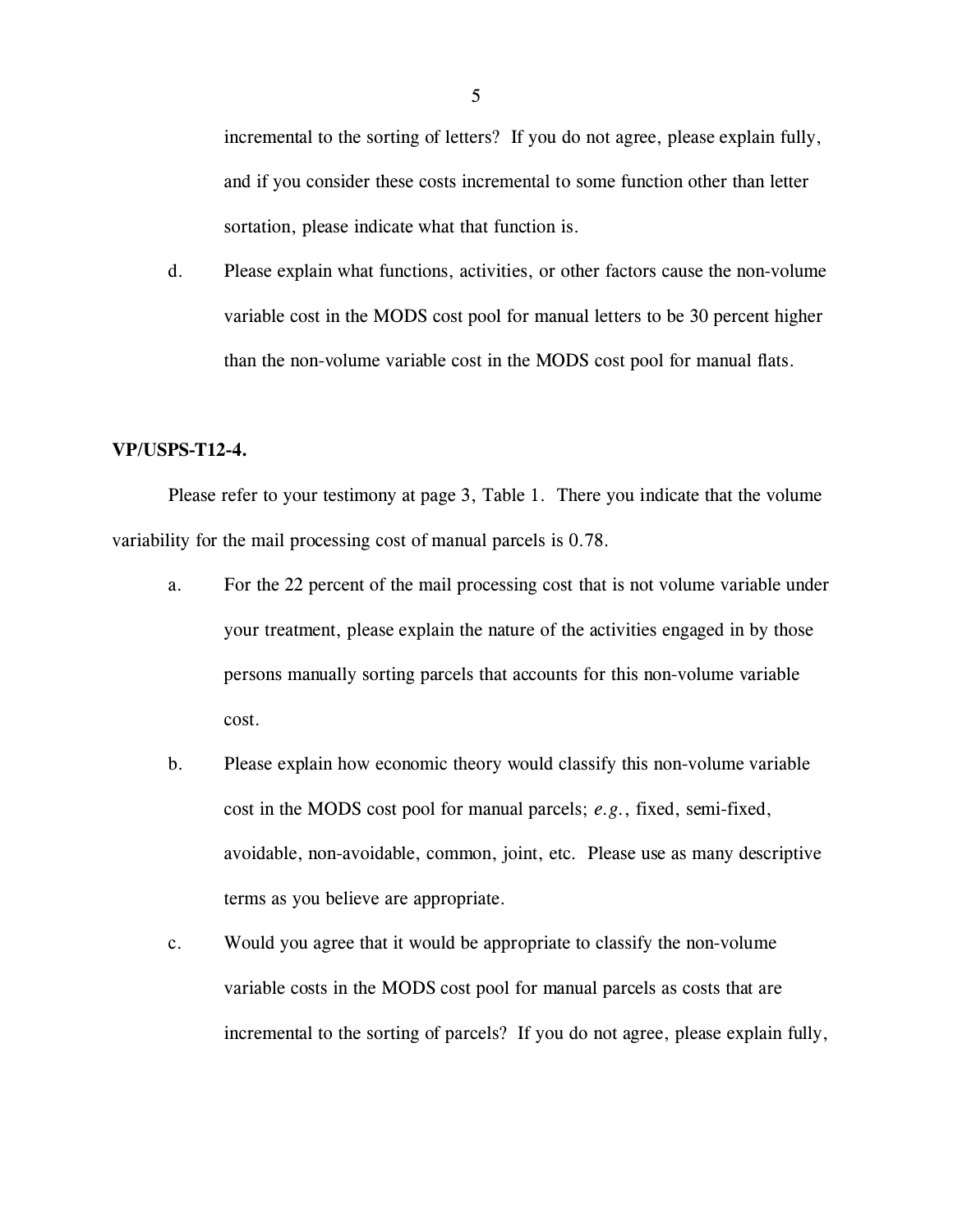and if you consider these costs incremental to some function other than parcel sortation, please indicate what that function is.

d. Please explain what functions, activities, or other factors cause the non-volume variable cost in the MODS cost pool for manual parcels to be 120 percent higher than the non-volume variable cost in the MODS cost pool for manual flats.

### **VP/USPS-T12-5.**

Please refer to your testimony at page 3, Table 1. There you indicate that the volume variability for the mail processing cost of manual Priority Mail is 0.76.

- a. For the 24 percent of the mail processing cost that is not volume variable under your treatment, please explain the nature of the activities engaged in by those persons manually sorting Priority Mail that accounts for this non-volume variable cost. That is, please describe the characteristics that result in this variability of less than 1.00, focusing on reasons why the cost of manually sorting Priority Mail does not increase proportionately with volume. If certain activities in the MODS cost pool for manual Priority Mail sortation (with associated costs) tend not to grow when volume increases, or tend to grow more slowly than volume, please identify these activities and explain why they (and their costs) do not change proportionately with volume.
- b. Please explain how economic theory would classify this non-volume variable cost in the MODS cost pool for manual Priority Mail; *e.g.*, fixed, semi-fixed,

6